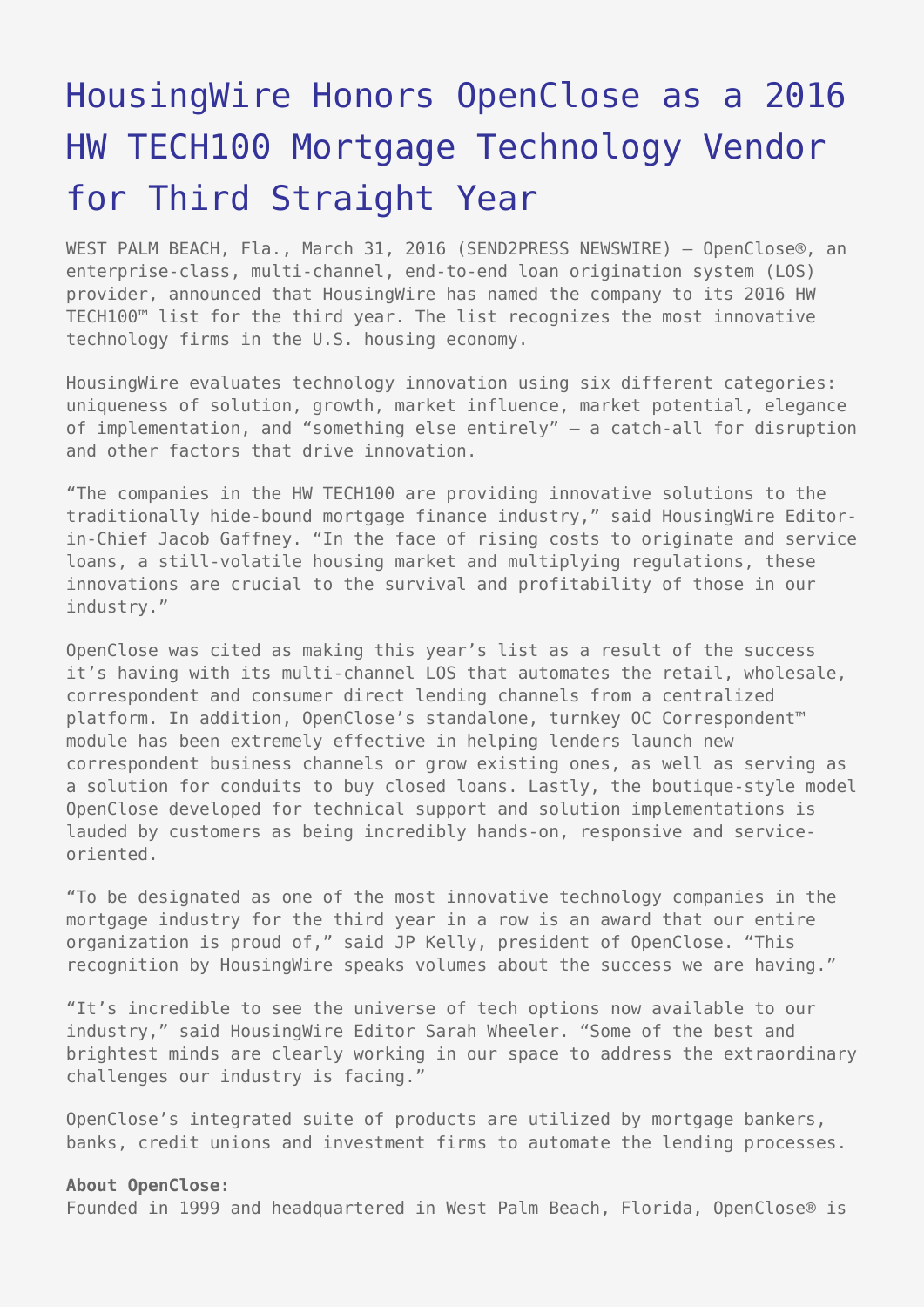a leading end-to-end, multi-channel loan origination system (LOS) provider that cost effectively delivers its platform on a software-as-a-service (SaaS) basis. The company provides a variety of 100 percent browser-based solutions for lenders, banks and credit unions. OpenClose's core solution, its LenderAssist™ LOS, is completely engineered by OpenClose using the same code base from the ground up, thus avoiding the problems that often accompany assembling best-of-breed applications or acquiring disparate technologies in an effort to create an end-to-end platform. The company provides lending organizations with full control of their data and creates a truly seamless workflow for comprehensive automation and compliance adherence. For more information, visit<http://www.openclose.com/>or call (561) 655-6418.

## **About HousingWire:**

HousingWire is the nation's most influential industry news source covering the U.S. housing economy, spanning residential mortgage lending, servicing, investments and real estate operations. The company's news, commentary, magazine content, industry directories, and events give more than one million industry professionals each year the insight they need to make better, more informed business decisions. Winner of numerous awards, including a 2012 Eddie Award for national editorial excellence in the B2B Banking/Business/Finance category, HousingWire has been recognized for excellence in journalism by the Society of Business Editors and Writers, the American Society of Business Press Editors, the National Association of Real Estate Editors, and Trade Association Business Publications International. Learn more at<http://www.housingwire.com/>.

## **MEDIA CONTACT:**

Joe Bowerbank Profundity Communications, Inc. for OpenClose 949-378-9685 jbowerbank@profunditymarketing.com

OpenClose | 314 Clematis Street, Suite 200, West Palm Beach, FL 33401 | 561-655-6418

Twitter: @openclosesocial

News issued by: OpenClose